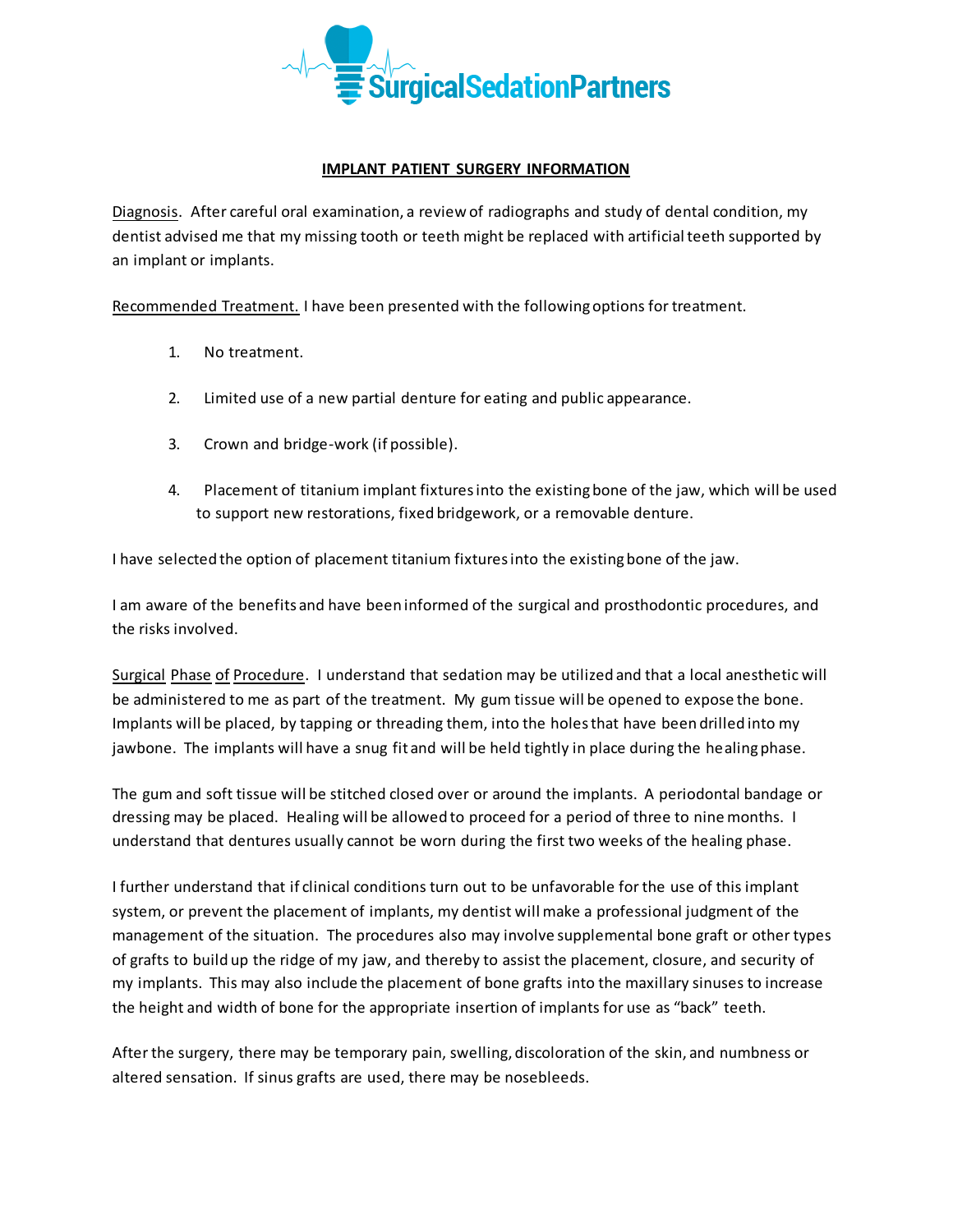

Post-Operative Exam- Post-operative examination will be required at regular intervals.

## For example:\*

- 1. First to third day after surgery.
- 2. First and second week after surgery;

3. Every two or three weeks after surgery for three months.

4. Every six to eight weeks after surgery from the third month until surgical exposure of the implants.

\*Certain situations may require more/less frequent visits.

## **Post-operative examination will include**

- a) Visual inspection of gingival tissue.
- b) Palpation of the fixture for mobility and tenderness.
- c) Periodontal tissue evaluation with respect to inflammation.
- d) Biopsy of gingival tissue, if indicated.
- e) X-rays, if indicated.

Post-Operative Complications. Some problems that may occur: pain around the implant abutment fixture, infection, phobia, or change of mind by the patient. In addition, some tingling and loss of sensation in the area may occur when the implants are placed in the back of the lower jaw. In rare situations, this altered or loss of sensation may be permanent.

Prognosis. While the prognosis is favorable at this time, the results cannot be guaranteed since unforeseen changes in the bone and soft tissue may occur which may require removal of the implant fixture. If an implant fixture does not join properly with the bone, it will be necessary to remove the implant in question. No problems are usually foreseen as a result of this removal. If, on the remote possibility, the entire group of implant fixtures should fail to integrate into the bone, a new attempt can be made on a later date.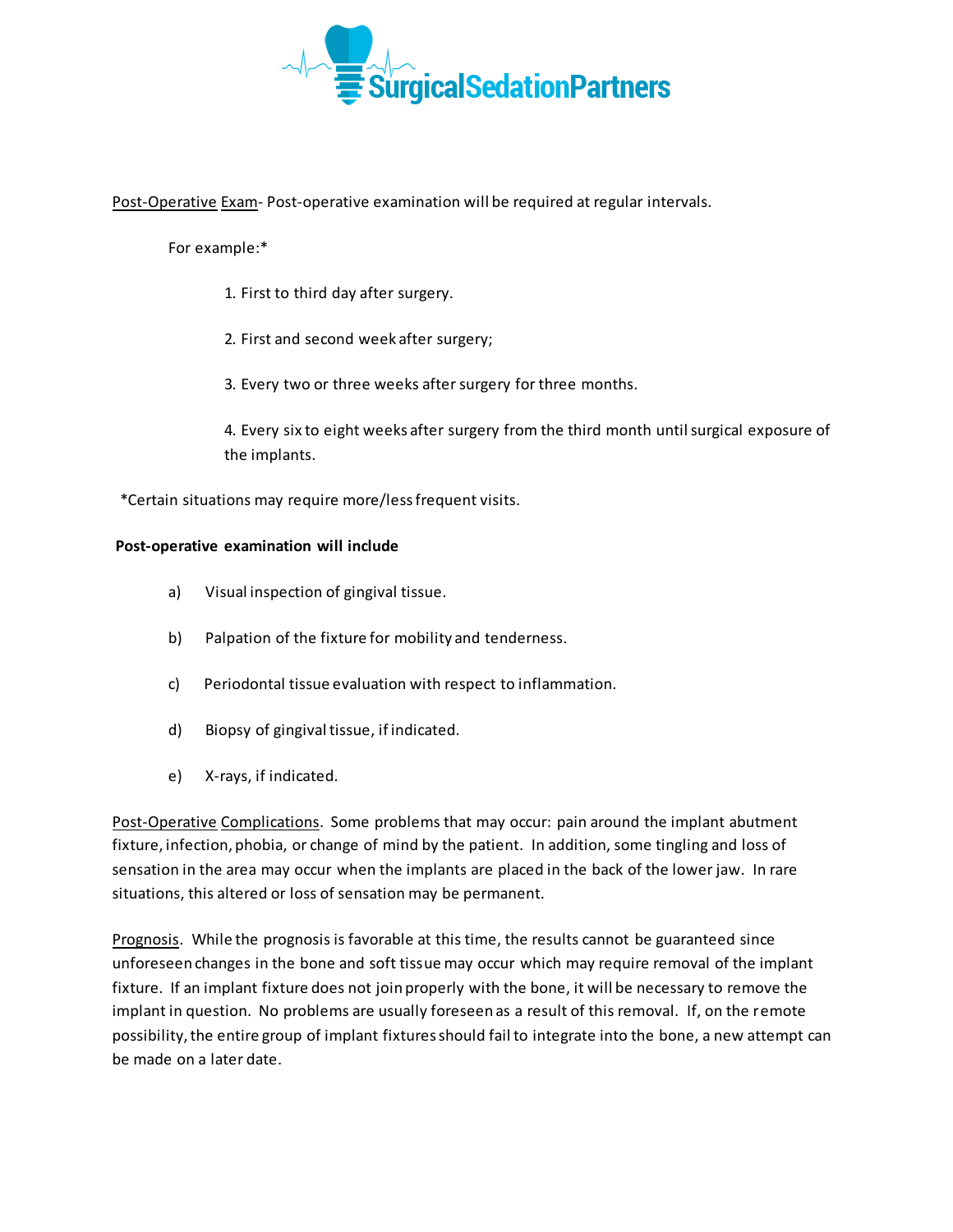

Second Surgical Procedure. For implants requiring a second surgical procedure, the overlaying tissues will be opened at the appropriate time, and the stability of the implant will be verified. If the implant appears satisfactory, an attachment will be connected to the implants. Plans and procedures to create an implant crown or appliance (By your general dentist or restorative dentist) can then begin after the gum tissue has healed.

Prosthetic Phase of Procedure. I understand that at this point I will be referred back to my dentist or to a prosthodontist. This phase is just as important as the surgical phase for the long-term success of the oral reconstruction. During this phase, an implant prosthetic devise or crown will be attached to the implant. This procedure should be performed by a person trained in the prosthetic protocol for the root form implant system.

Expected Benefits. The purpose of the dental implants is to allow me to have more functional artificial teeth. The implants provide support, anchorage, and retention for these teeth.

Principal Risks and Complications. I understand that some patients do not respond successfully to dental implants, and, in such cases, the implant may be lost. Implant surgery may not be successful in providing artificial teeth. Because each patient's condition is unique, long-term success may not occur.

I understand that complications may result from the implant surgery, drugs, and anesthetics. These complications include, but are not limited to, post-surgical infection, bleeding, swelling and pain, facial discoloration, transient but on occasion permanent numbness of the lip, tongue, teeth, chin or gum, jaw joint injuries, or associated muscle spasm, transient, but on occasion permanent increased tooth looseness, tooth sensitivity to hot, cold, sweet or acidic foods, shrinkage of the gum tissue upon healing resulting in elongation of some teeth and greater spaces between some teeth, cracking or bruising of the corners of the mouth, restricted ability to open the mouth for several days or weeks, impact on speech, allergic reaction, injury to teeth, bone fractures, nasal sinus penetrations, delayed healing, and accidental swallowing of foreign matter. The exact duration of any complications cannot be determined, and may be irreversible.

I understand that the design and structure of the prosthetic appliance can be a substanti al factor in the success or failure of the implant. I further understand that alterations made on the artificial appliance or the implant can lead to loss of the appliance or implant. This loss would be the sole responsibility of the person making such alterations. I am advised that the connection between the implant and the tissue may fail and that it may become necessary to remove the implant. *(If the implant fails within the first year of the initial implant surgery, there is no charge for the replacement of the implant with a new one, by Dr. Shah).* This can happen in the preliminary phase, during the initial integration of the implant to the bone, or at any time thereafter.

Necessary Follow-up Care and Self Care. I understand that it is important for me to continue to see my dentist or prosthodontist. Implants, natural teeth, and appliances have to be maintained daily in a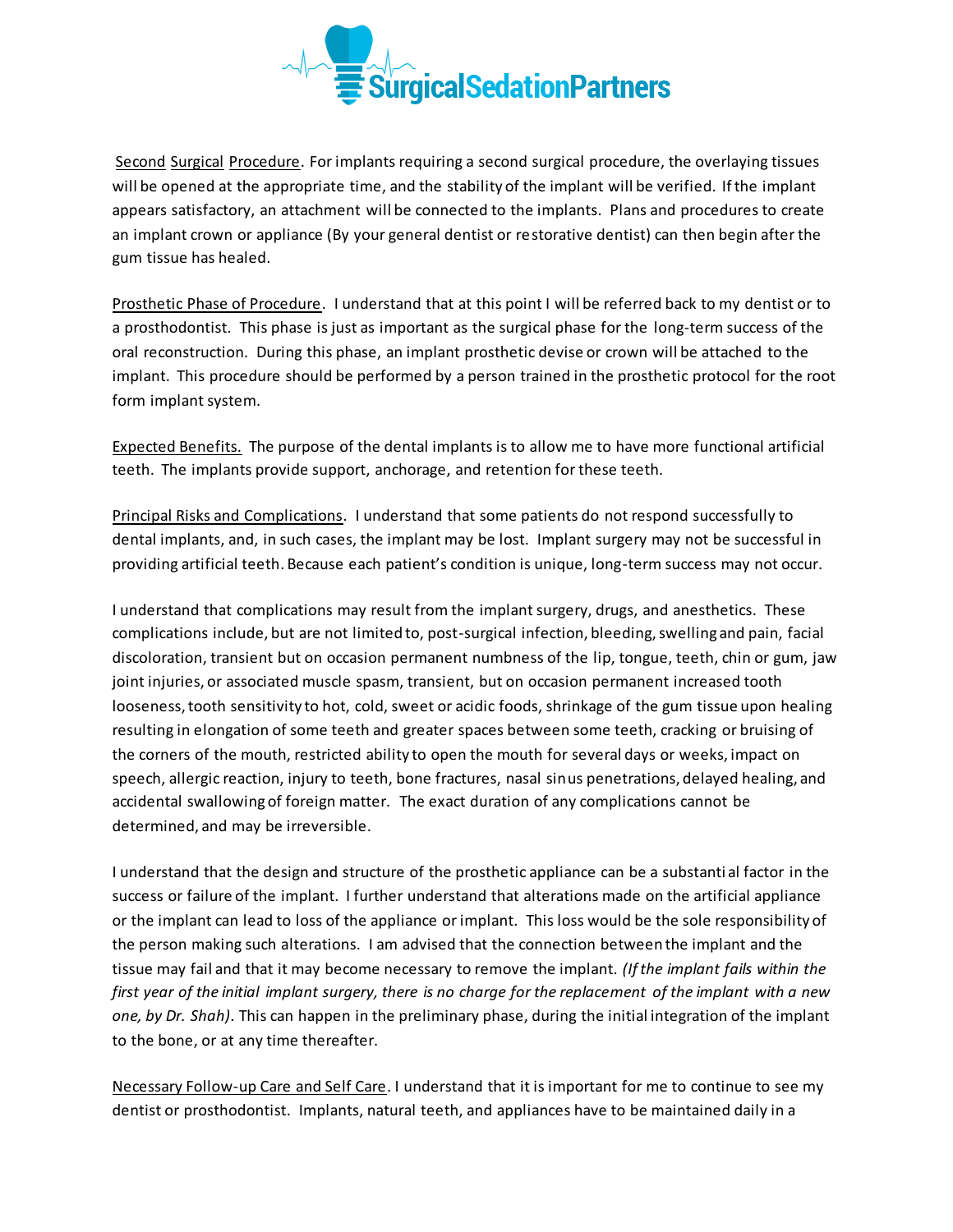

clean, hygienic manner. Implants and appliances must also be examined periodically and may need to be adjusted. I understand that it is important for me to abide by the specific prescriptions given by my Periodontist.

No warranty or Guarantee. Even though dental implants have a very high success rate, I hereby acknowledge that no guarantee, warranty or assurance has been given to me that the proposed treatment will be successful. Due to individual patient differences, a Periodontist cannot predict certainty of success. There exists the risk of failure, relapse, additional treatment, or worsening of my present condition, including the possible loss or devitalization of certain teeth, despite the best of care. *(If the implant fails with in the first year of the initial implant surgery, there is no charge for the replacement of the implant with a new one, by Dr. Shah).*

Publications of Records. I authorize photos, slides, and x-rays of my care and treatment during or after its completion to be used for the advancement of dentistry and for reimbursement purposes. My identity will not be revealed to the general public, however, without my permission.

## **PATIENT CONSENT**

I have been fully informed of the nature of dental implant surgery, the procedure to be utilized, the risks and benefits of the surgery, the alternative treatments available, and the necessity for follow-up care and self-care. I have the opportunity to ask any questions or concerns I may have in connection with the treatment. I hereby consent to performance of dental implant surgery as presented to me during my consultation/treatment planning visit(s).

If clinical conditions prevent the placement of dental implants, I defer to my dentist's judgment on the surgical management of that situation. I also give permission to receive supplemental bone grafts or other types of grafts to build up the ridge of my jaw and thereby to assist in the placement, closure, and security of my implants.

I understand that the fee for my dental implant(s) and surgery does not include the fee for the restorative work.

I certify that I have read and fully understand this document (pages 1-4).

I hereby give consent to Dr. Shah to perform the necessary treatment.

Date\_\_\_\_\_\_\_\_\_

Patient signature\_\_\_\_\_\_\_\_\_\_\_\_\_\_\_\_\_\_\_\_\_\_\_\_\_\_\_\_\_\_\_\_\_\_\_